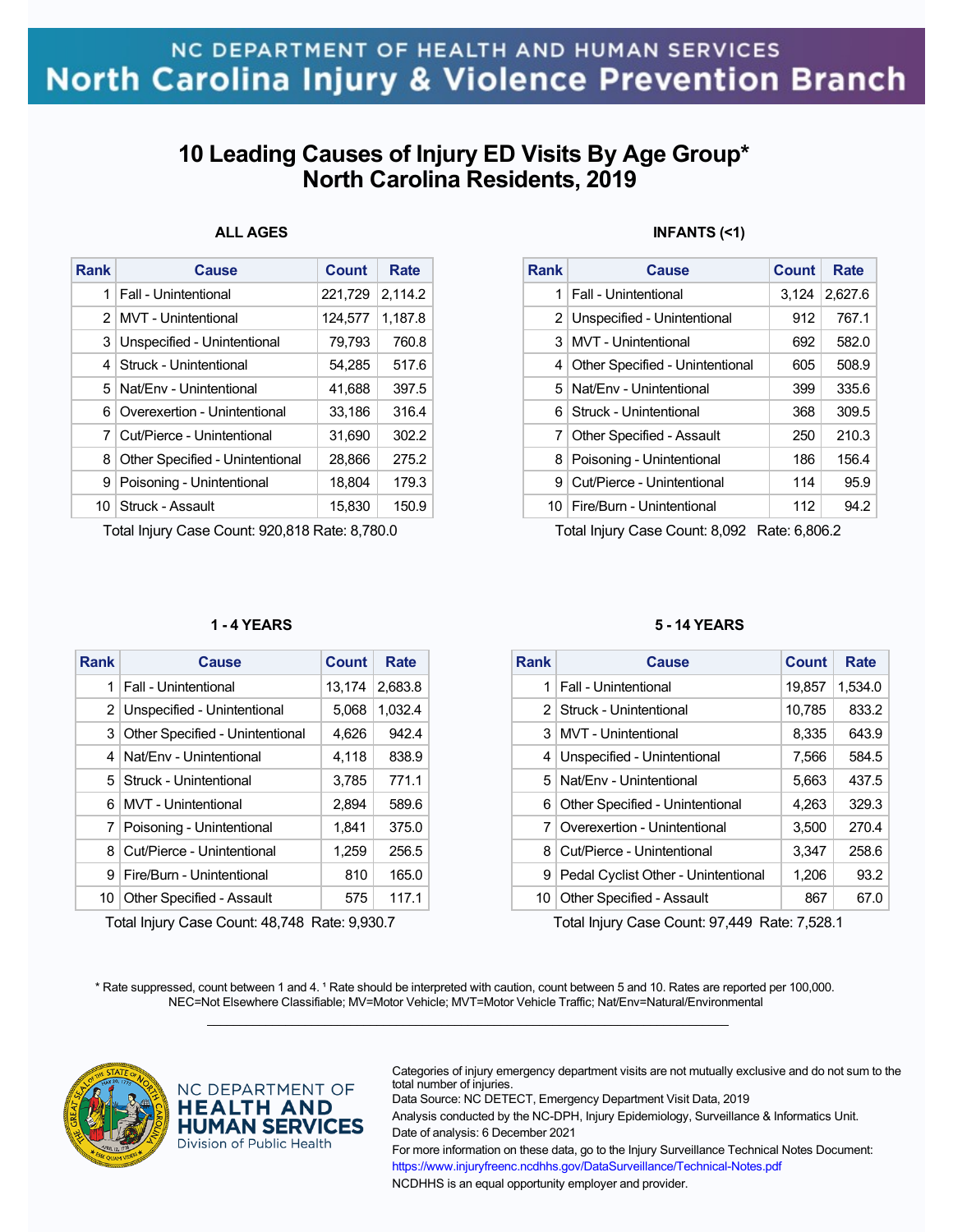## **10 Leading Causes of Injury ED Visits By Age Group\* North Carolina Residents, 2019**

### **15 - 24 YEARS**

| <b>Rank</b>    | Cause                           | <b>Count</b> | Rate    |
|----------------|---------------------------------|--------------|---------|
| 1              | MVT - Unintentional             | 26,973       | 1.944.6 |
|                | 2   Fall - Unintentional        | 13,677       | 986.0   |
| 3              | Unspecified - Unintentional     | 10,862       | 783.1   |
|                | 4   Struck - Unintentional      | 10.851       | 782.3   |
| 5 <sup>1</sup> | Overexertion - Unintentional    | 6.270        | 452.0   |
| 6              | Cut/Pierce - Unintentional      | 6,082        | 438.5   |
| 7              | Nat/Env - Unintentional         | 5,245        | 378.1   |
| 8              | Struck - Assault                | 3,991        | 287.7   |
| 9              | Other Specified - Unintentional | 3,456        | 249.2   |
| 10             | Poisoning - Unintentional       | 2,740        | 197.5   |

Total Injury Case Count: 134,748 Rate: 9,714.7

#### **45 - 64 YEARS**

| <b>Rank</b>   | Cause                           | <b>Count</b> | Rate    |
|---------------|---------------------------------|--------------|---------|
| 1             | Fall - Unintentional            | 47,616       | 1,746.6 |
| $\mathcal{P}$ | MVT - Unintentional             | 28,742       | 1,054.3 |
| 3             | Unspecified - Unintentional     | 18,816       | 690.2   |
| 4             | Nat/Fny - Unintentional         | 9.632        | 353.3   |
| 5.            | l Struck - Unintentional        | 8,949        | 328.3   |
| 6             | Overexertion - Unintentional    | 7,912        | 290.2   |
| 7             | Cut/Pierce - Unintentional      | 6,759        | 247.9   |
| 8             | Other Specified - Unintentional | 5,113        | 187.5   |
| 9             | Poisoning - Unintentional       | 4.049        | 148.5   |
| 10            | Struck - Assault                | 3.219        | 118.1   |

Total Injury Case Count: 197,531 Rate: 7,245.6

### **25 - 44 YEARS**

| <b>Rank</b> | Cause                           | Count  | Rate    |
|-------------|---------------------------------|--------|---------|
| 1           | <b>MVT</b> - Unintentional      | 46,150 | 1,697.0 |
|             | 2   Fall - Unintentional        | 29,720 | 1,092.9 |
| 3           | Unspecified - Unintentional     | 24,236 | 891.2   |
| 4           | Struck - Unintentional          | 14,175 | 521.2   |
| 5.          | Overexertion - Unintentional    | 12,096 | 444.8   |
| 6.          | Nat/Fny - Unintentional         | 11,686 | 429.7   |
| 7           | Cut/Pierce - Unintentional      | 11,151 | 410.0   |
| 8           | Other Specified - Unintentional | 7,298  | 268.4   |
| 9           | Struck - Assault                | 7,246  | 266.4   |
| 10          | Poisoning - Unintentional       | 7,230  | 265.9   |

Total Injury Case Count: 246,814 Rate: 9,075.8

#### **AGES 65 & OVER**

| Rank | Cause                           | Count  | Rate    |
|------|---------------------------------|--------|---------|
| 1    | Fall - Unintentional            | 94,558 | 5,399.9 |
|      | 2 Unspecified - Unintentional   | 12,333 | 704.3   |
| 3    | MVT - Unintentional             | 10,779 | 615.6   |
| 4    | Struck - Unintentional          | 5,372  | 306.8   |
|      | 5 Nat/Fny - Unintentional       | 4,945  | 282.4   |
| 6    | Other Specified - Unintentional | 3,505  | 200.2   |
| 7    | Cut/Pierce - Unintentional      | 2,978  | 170.1   |
| 8    | Overexertion - Unintentional    | 2,866  | 163.7   |
| 9    | Poisoning - Unintentional       | 2,137  | 122.0   |
| 10   | Fire/Burn - Unintentional       | 528    | 30.2    |

Total Injury Case Count: 187,398 Rate: 10701.7

\* Rate suppressed, count between 1 and 4. <sup>1</sup> Rate should be interpreted with caution, count between 5 and 10. Rates are reported per 100,000. NEC=Not Elsewhere Classifiable; MV=Motor Vehicle; MVT=Motor Vehicle Traffic; Nat/Env=Natural/Environmental  $\mathcal{L}_\mathcal{L} = \{ \mathcal{L}_\mathcal{L} = \{ \mathcal{L}_\mathcal{L} = \{ \mathcal{L}_\mathcal{L} = \{ \mathcal{L}_\mathcal{L} = \{ \mathcal{L}_\mathcal{L} = \{ \mathcal{L}_\mathcal{L} = \{ \mathcal{L}_\mathcal{L} = \{ \mathcal{L}_\mathcal{L} = \{ \mathcal{L}_\mathcal{L} = \{ \mathcal{L}_\mathcal{L} = \{ \mathcal{L}_\mathcal{L} = \{ \mathcal{L}_\mathcal{L} = \{ \mathcal{L}_\mathcal{L} = \{ \mathcal{L}_\mathcal{$ 



NC DEPARTMENT OF **HEALTH AND HUMAN SERVICES** Division of Public Health

Categories of injury emergency department visits are not mutually exclusive and do not sum to the total number of injuries.

Data Source: NC DETECT, Emergency Department Visit Data, 2019 Analysis conducted by the NC-DPH, Injury Epidemiology, Surveillance & Informatics Unit. Date of analysis: 6 December 2021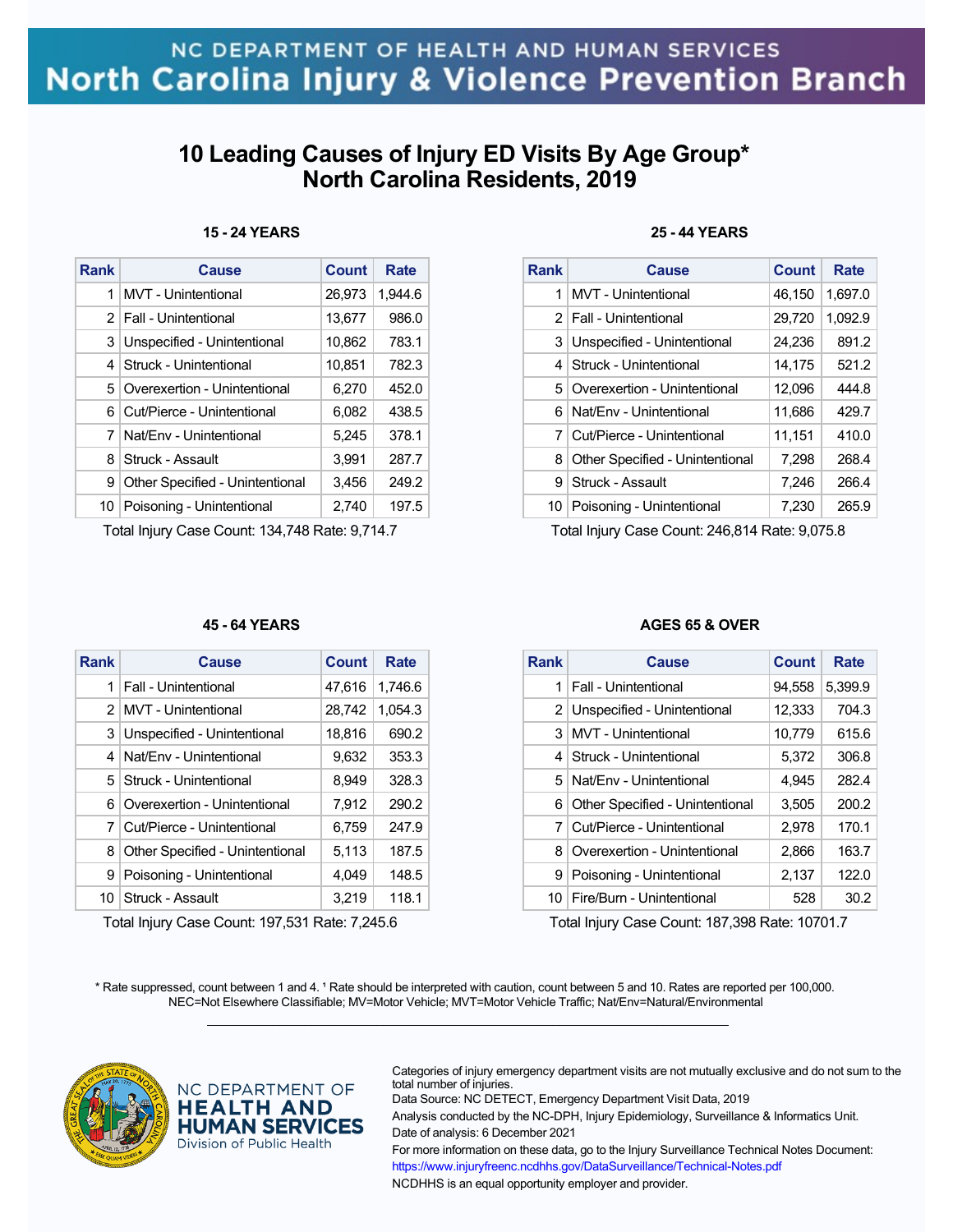## **10 Leading Causes of Injury ED Visits By Race/Ethnicity\* North Carolina Residents, 2019**

### **NON-HISPANIC WHITE**

| <b>Rank</b>    | Cause                           | Count   | Rate    |
|----------------|---------------------------------|---------|---------|
| 1 <sup>1</sup> | Fall - Unintentional            | 156,563 | 2,347.8 |
|                | 2   MVT - Unintentional         | 52,729  | 790.7   |
| 3              | Unspecified - Unintentional     | 46,810  | 702.0   |
|                | 4   Struck - Unintentional      | 32,201  | 482.9   |
| 5              | Nat/Env - Unintentional         | 25,367  | 380.4   |
| 61             | Cut/Pierce - Unintentional      | 20,518  | 307.7   |
| 7              | Overexertion - Unintentional    | 18.577  | 278.6   |
| 8              | Other Specified - Unintentional | 16,721  | 250.7   |
| 9              | Poisoning - Unintentional       | 12,303  | 184.5   |
| 10             | Struck - Assault                | 7,497   | 112.4   |

Total Injury Case Count: 536,179 Rate: 8,040.5

### **NON-HISPANIC BLACK**

| Rank | Cause                           | Count  | Rate    |
|------|---------------------------------|--------|---------|
| 1    | MVT - Unintentional             | 53,410 | 2,302.0 |
|      | 2   Fall - Unintentional        | 43,368 | 1,869.2 |
| 3    | Unspecified - Unintentional     | 23,755 | 1,023.9 |
| 4    | Struck - Unintentional          | 15,005 | 646.7   |
| 5.   | Overexertion - Unintentional    | 10,856 | 467.9   |
| 6    | Nat/Fny - Unintentional         | 10.770 | 464.2   |
| 7    | Other Specified - Unintentional | 7,756  | 334.3   |
| 8    | Cut/Pierce - Unintentional      | 6,791  | 292.7   |
| 9    | Struck - Assault                | 6,420  | 276.7   |
| 10   | Poisoning - Unintentional       | 4,415  | 190.3   |

Total Injury Case Count: 266,318 Rate: 11478.6

### **NON-HISPANIC AMERICAN INDIAN**

| Cause                                    | <b>Count</b> | Rate        |
|------------------------------------------|--------------|-------------|
| Fall - Unintentional                     |              |             |
| MVT - Unintentional<br>2 <sup>1</sup>    | 622.         | 499.0       |
| Nat/Env - Unintentional                  |              | 352 282.4   |
| Poisoning - Unintentional                | 317          | 254.3       |
| 5 Unspecified - Unintentional            | 311          | 249.5       |
| Other Specified - Unintentional          | 194          | 155.6       |
| Struck - Unintentional<br>7 <sup>1</sup> | 191          | 153.2       |
| Overexertion - Unintentional             | 103          | 82.6        |
| Unspecified - Assault                    | 101          | 81.0        |
| Cut/Pierce - Unintentional               | 88           | 70.6        |
|                                          |              | 1.012 811.9 |

Total Injury Case Count: 9,899 Rate: 7,941.9

### **NON-HISPANIC ASIAN**

| Rank           | Cause                           | <b>Count</b> | Rate  |
|----------------|---------------------------------|--------------|-------|
| 1              | Fall - Unintentional            | 1,245        | 356.8 |
| 2 <sub>1</sub> | MVT - Unintentional             | 1,023        | 293.1 |
| 3              | Struck - Unintentional          | 372          | 106.6 |
| 4              | Unspecified - Unintentional     | 360          | 103.2 |
| 5.             | Nat/Fny - Unintentional         | 295          | 84.5  |
| 6              | Cut/Pierce - Unintentional      | 213          | 61.0  |
| 7              | Other Specified - Unintentional | 205          | 58.7  |
| 8              | Overexertion - Unintentional    | 128          | 36.7  |
| 9              | Poisoning - Unintentional       | 91           | 26.1  |
| 10 I           | Poisoning - Self-Inflicted      | 78           | 22.4  |

Total Injury Case Count: 5,994 Rate: 1,717.6

\* Rate suppressed, count between 1 and 4. <sup>1</sup> Rate should be interpreted with caution, count between 5 and 10. Rates are reported per 100,000. NEC=Not Elsewhere Classifiable; MV=Motor Vehicle; MVT=Motor Vehicle Traffic; Nat/Env=Natural/Environmental  $\mathcal{L}_\mathcal{L} = \{ \mathcal{L}_\mathcal{L} = \{ \mathcal{L}_\mathcal{L} = \{ \mathcal{L}_\mathcal{L} = \{ \mathcal{L}_\mathcal{L} = \{ \mathcal{L}_\mathcal{L} = \{ \mathcal{L}_\mathcal{L} = \{ \mathcal{L}_\mathcal{L} = \{ \mathcal{L}_\mathcal{L} = \{ \mathcal{L}_\mathcal{L} = \{ \mathcal{L}_\mathcal{L} = \{ \mathcal{L}_\mathcal{L} = \{ \mathcal{L}_\mathcal{L} = \{ \mathcal{L}_\mathcal{L} = \{ \mathcal{L}_\mathcal{$ 



NC DEPARTMENT OF **HEALTH AND HUMAN SERVICES** Division of Public Health

Caution – race classifications changed in July 2020 for all data years

Categories of injury emergency department visits are not mutually exclusive and do not sum to the total number of injuries.

Data Source: NC DETECT, Emergency Department Visit Data, 2019

Analysis conducted by the NC-DPH, Injury Epidemiology, Surveillance & Informatics Unit. Date of analysis: 6 December 2021